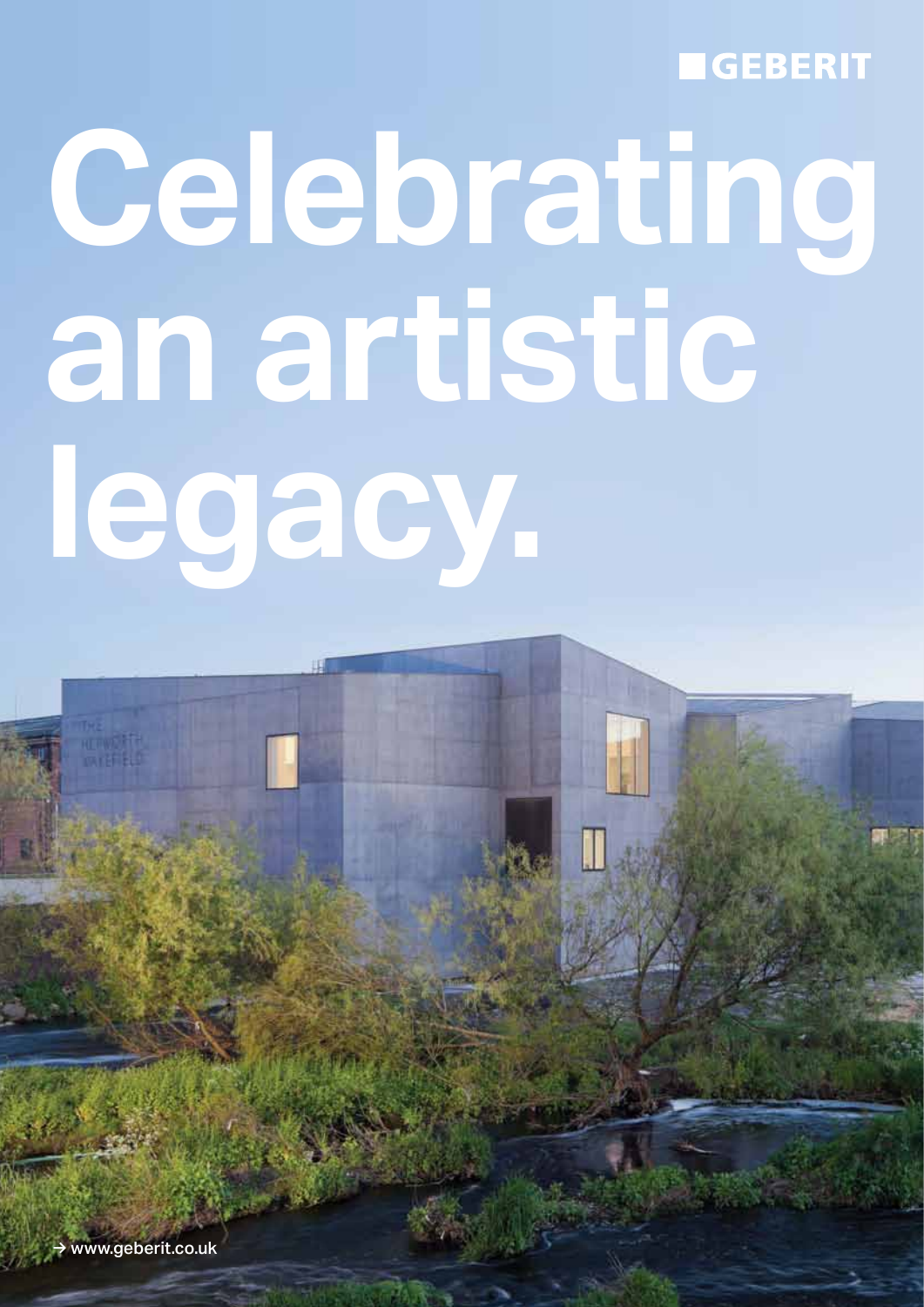## **The Hepworth, designed by award-winning architect David Chipperfield, celebrates Yorkshire's unique artistic legacy.**

Geberit Mapress Carbon Steel, Geberit Mapress Stainless Steel Gas and Geberit HDPE piping were all specified in the construction, meaning Geberit piping systems feature throughout the building.



← Hepworth Wakefield Art Gallery.

#### **→ Project information**

Building: Hepworth Wakefield Art Gallery Location: Yorkshire, UK Contractor: Crown House Technologies Project Completion: Summer 2011

**→ Geberit Know-How**

Geberit Mapress Geberit HDPE